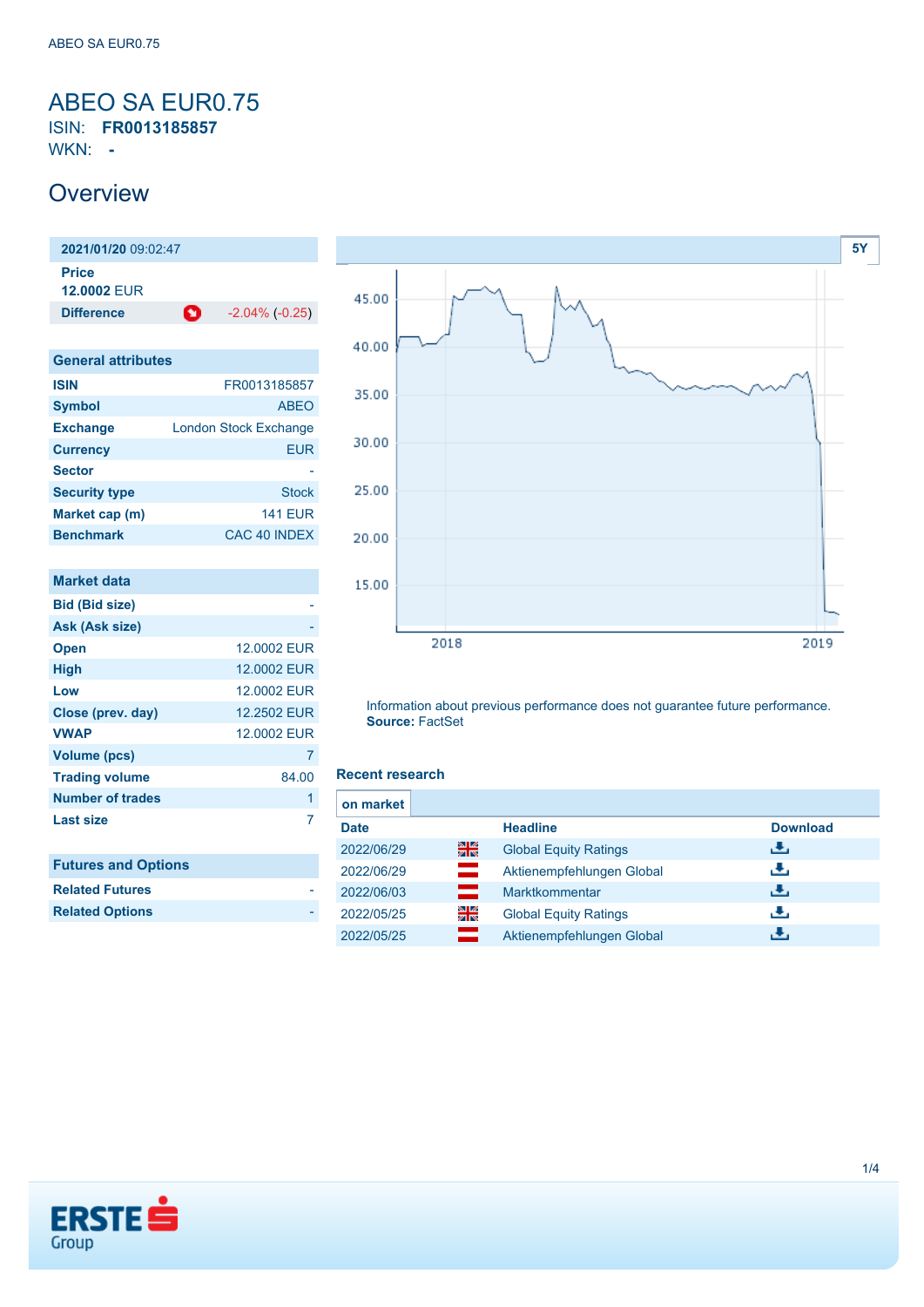## Details

**2021/01/20** 09:02:47

**Price**

**12.0002** EUR

**Difference** -2.04% (-0.25)

| <b>General attributes</b> |                              |  |  |
|---------------------------|------------------------------|--|--|
| <b>ISIN</b>               | FR0013185857                 |  |  |
| <b>Symbol</b>             | <b>ABEO</b>                  |  |  |
| <b>Exchange</b>           | <b>London Stock Exchange</b> |  |  |
| <b>Currency</b>           | <b>EUR</b>                   |  |  |
| <b>Sector</b>             |                              |  |  |
| <b>Security type</b>      | <b>Stock</b>                 |  |  |
| Market cap (m)            | <b>141 EUR</b>               |  |  |
| <b>Benchmark</b>          | CAC 40 INDEX                 |  |  |

| Market data           |             |
|-----------------------|-------------|
| <b>Bid (Bid size)</b> |             |
| Ask (Ask size)        |             |
| <b>Open</b>           | 12,0002 FUR |
| <b>High</b>           | 12.0002 EUR |
| Low                   | 12,0002 FUR |
| Close (prev. day)     | 12.2502 EUR |
| <b>VWAP</b>           | 12,0002 FUR |
| <b>Volume (pcs)</b>   | 7           |
| <b>Trading volume</b> | 84.00       |
| Number of trades      | 1           |
| Last size             |             |

| <b>Performance and Risk</b> |      |      |       |  |
|-----------------------------|------|------|-------|--|
|                             | 6M   | 1Y   | 3Υ    |  |
| <b>Perf</b> (%)             |      |      |       |  |
| Perf (abs.)                 |      |      |       |  |
| <b>Beta</b>                 | 0.47 | 0.53 | 0.58  |  |
| <b>Volatility</b>           |      | 9.52 | 54.79 |  |



Information about previous performance does not guarantee future performance. **Source:** FactSet

| <b>Price data</b>                                 |                          |
|---------------------------------------------------|--------------------------|
| Ø price 5 days   Ø volume 5 days (pcs.)           | $-EUR(291)$              |
| Ø price 30 days   Ø volume 30 days (pcs.)         | 15.7750 EUR (285)        |
| Ø price 100 days   Ø volume 100 days (pcs.)       | 32.7064 EUR (85)         |
| Ø price 250 days $\vert$ Ø volume 250 days (pcs.) | $-EUR(76)$               |
| <b>YTD High   date</b>                            | $-$ EUR $(-)$            |
| <b>YTD Low   date</b>                             | $-EUR$ (-)               |
| 52 Weeks High   date                              | 12.0002 EUR (2021/01/20) |
| 52 Weeks Low   date                               | 12.0002 EUR (2021/01/20) |

#### **All listings for ABEO SA EUR0.75**

| Exchange $\Box$                 | <b>Date</b>    | <b>Time Price</b> |                        | <b>Trading volume</b><br>(mio.) | <b>Number of</b><br>trades |
|---------------------------------|----------------|-------------------|------------------------|---------------------------------|----------------------------|
| <b>Stuttgart</b>                | 2022/07/<br>05 |                   | 15:44 18.60 EUR        | 0.00                            | 9                          |
| <b>Munich</b>                   | 2022/07/<br>05 |                   | 08:03 19.05 EUR        | 0.00                            |                            |
| <b>London Stock</b><br>Exchange | 2021/01/<br>20 |                   | 09:02 12.0002 EUR 0.00 |                                 | 1                          |
| Frankfurt                       | 2022/07/<br>05 |                   | 08:02 18.70 EUR        | 0.00                            |                            |
| <b>Euronext Paris</b>           | 2022/07/       | 16:57             | <b>18.70 EUR</b>       | 0.01                            | 11                         |

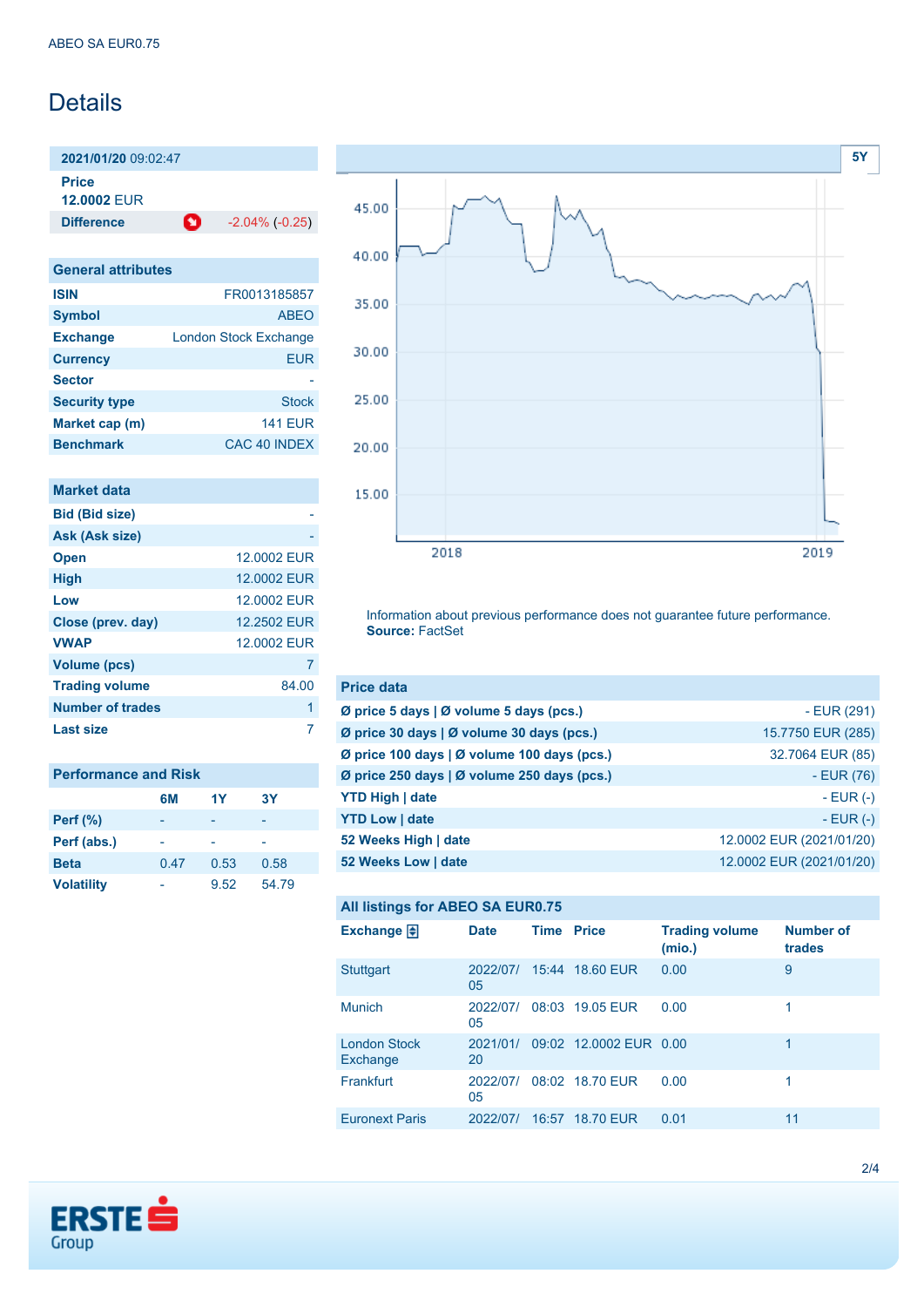|               | 05 |                                |      |    |
|---------------|----|--------------------------------|------|----|
| Duesseldorf   | 05 | 2022/07/ 18:00 18.65 EUR  0.00 |      | 13 |
| <b>Berlin</b> | 05 | 2022/07/ 17:11 18.80 EUR       | 0.00 | 11 |